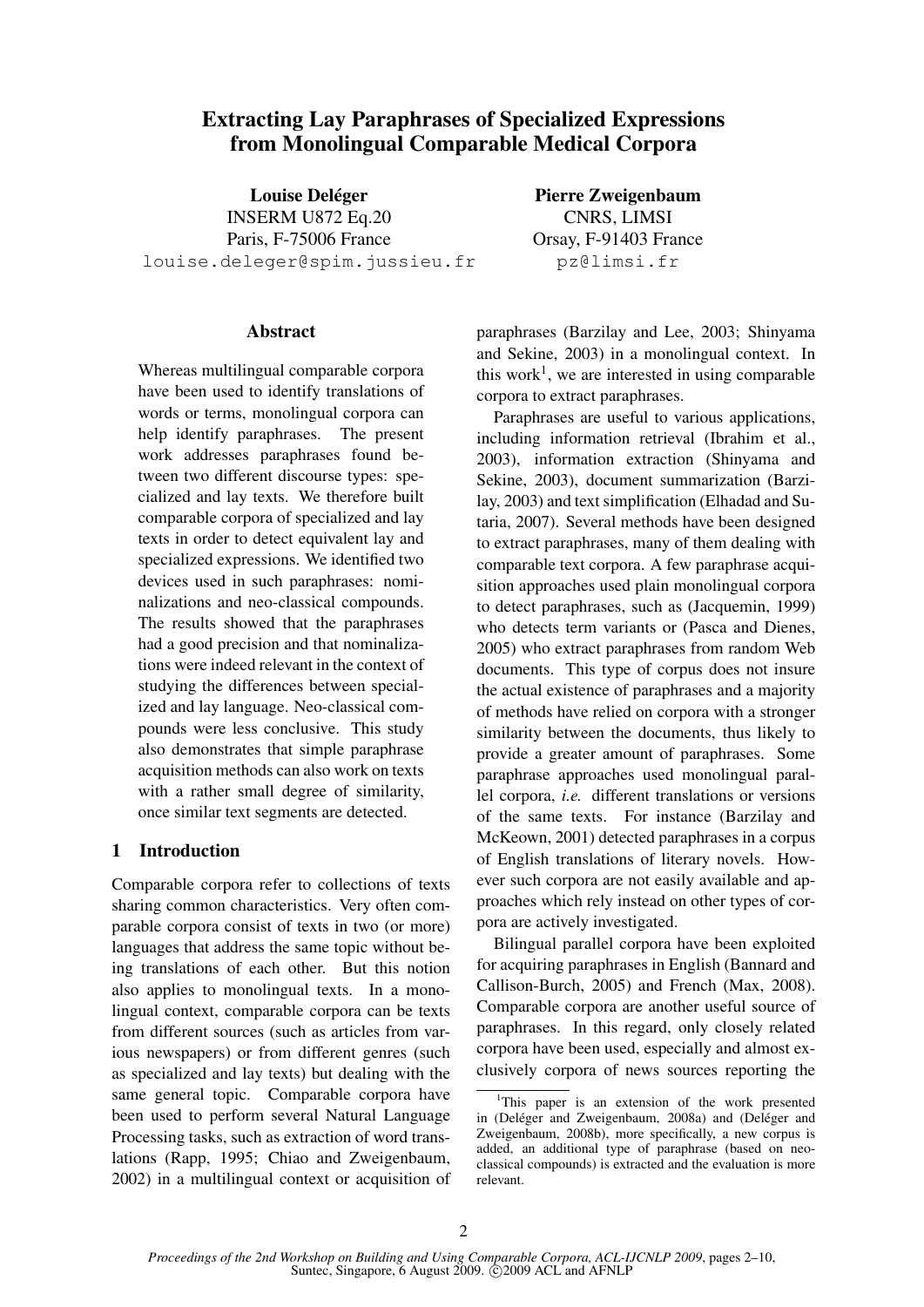same events. (Barzilay and Lee, 2003) generated paraphrase sentences from news articles using finite state automata. (Shinyama and Sekine, 2003) extracted paraphrases through the detection of named entities anchors in a corpus of Japanese news articles. In the medical domain, (Elhadad and Sutaria, 2007) worked with a comparable, almost parallel, corpus of medical scientific articles and their lay versions to extract paraphrases between specialized and lay languages.

We aim at detecting paraphrases in medical corpora in the same line as (Elhadad and Sutaria, 2007) but for French. This type of paraphrases would be a useful resource for text simplification or to help authoring medical documents dedicated to the general public. However, in a French medical context, it is difficult to obtain comparable corpora of documents with a high level of similarity, such as pairs of English scientific articles and their translations in lay language, or news articles reporting the same events used in general language (Barzilay and Lee, 2003; Shinyama and Sekine, 2003). Therefore, in addition to using this type of comparable corpora, we also tried to rely on corpora with less similarity but more easily available documents: lay and specialized documents from various sources dealing with the same overall medical topic.

We describe our experiment in building and exploiting these corpora to find paraphrases between specialized and lay language. Issues at stake involve: (i) how to collect corpora as relevant as possible (Section 2.1); (ii) how to identify passages which potentially convey comparable information (Section 2.2); and (iii) what sorts of paraphrases can be collected between these two types of discourse, which is addressed in Section 2.3, through the identification of two kinds of paraphrases: nominalization paraphrases and paraphrases of neo-classical compounds. An evaluation of the method (Section 2.4) is conducted and results are presented (Section 3) and discussed (Section 4).

# 2 Material and Methods

# 2.1 Building comparable corpora of lay and specialized texts

Today, a popular way of acquiring a corpus is collecting it from the Web (Kilgarriff and Grefenstette, 2003), as it provides easy access to an unlimited amount of documents. Here we focus on monolingual comparable corpora of specialized and lay medical French documents, with the objective of identifying correspondences between the two varieties of languages in these documents. We collected three corpora from the Web dealing with the following three topics: nicotine addiction, diabetes and cancer.

When dealing with a Web corpus several issues arise. The first one is the relevance of the documents retrieved to the domain targeted and is highly dependant on the method used to gather the documents. Possible methods include querying a general-purpose search engine (such as Google) with selected key words, querying a domain-specific search engine (in domains where they exist) indexing potentially more relevant and trustworthy documents, or directly downloading documents from known relevant websites. Another important issue specific to our type of corpus is the relevance to the genre targeted, *i.e.* lay vs. specialized. Hence the need to classify each collected document as belonging to one genre or the other. This can be done by automatic categorisation of texts or by direct knowledge of the sources of documents. In order to obtain a corpus as relevant as possible to the domain and to the genres, we used direct knowledge and restricted search for selecting the documents. In the case of the cancer topic, we had knowledge of a website containing comparable lay and specialized documents: the Standards, Options: Recommandations website<sup>2</sup> which gives access to guidelines on cancer for the medical specialists on the one hand and guides for the general public on the same topics on the other hand. This case was immediate: we only had to download the documents from the website. This corpus is therefore constituted of quite similar documents (professional guidelines and their lay versions). The other two corpora (on nicotine addiction and diabetes), however, were built from heterogeneous sources through a restricted search and are less similar. We first queried two health search engines (the health Web portals CIS- $MeF<sup>3</sup>$  and  $HON<sup>4</sup>$ ) with key words. Both allow the user to search for documents targeted to a population (*e.g.*, patient-oriented documents). We also queried known relevant websites for documents dealing with our chosen topics. Those were

<sup>2</sup> http://www.sor-cancer.fr/

<sup>3</sup> http://www.cismef.org/

<sup>4</sup> http://www.hon.ch/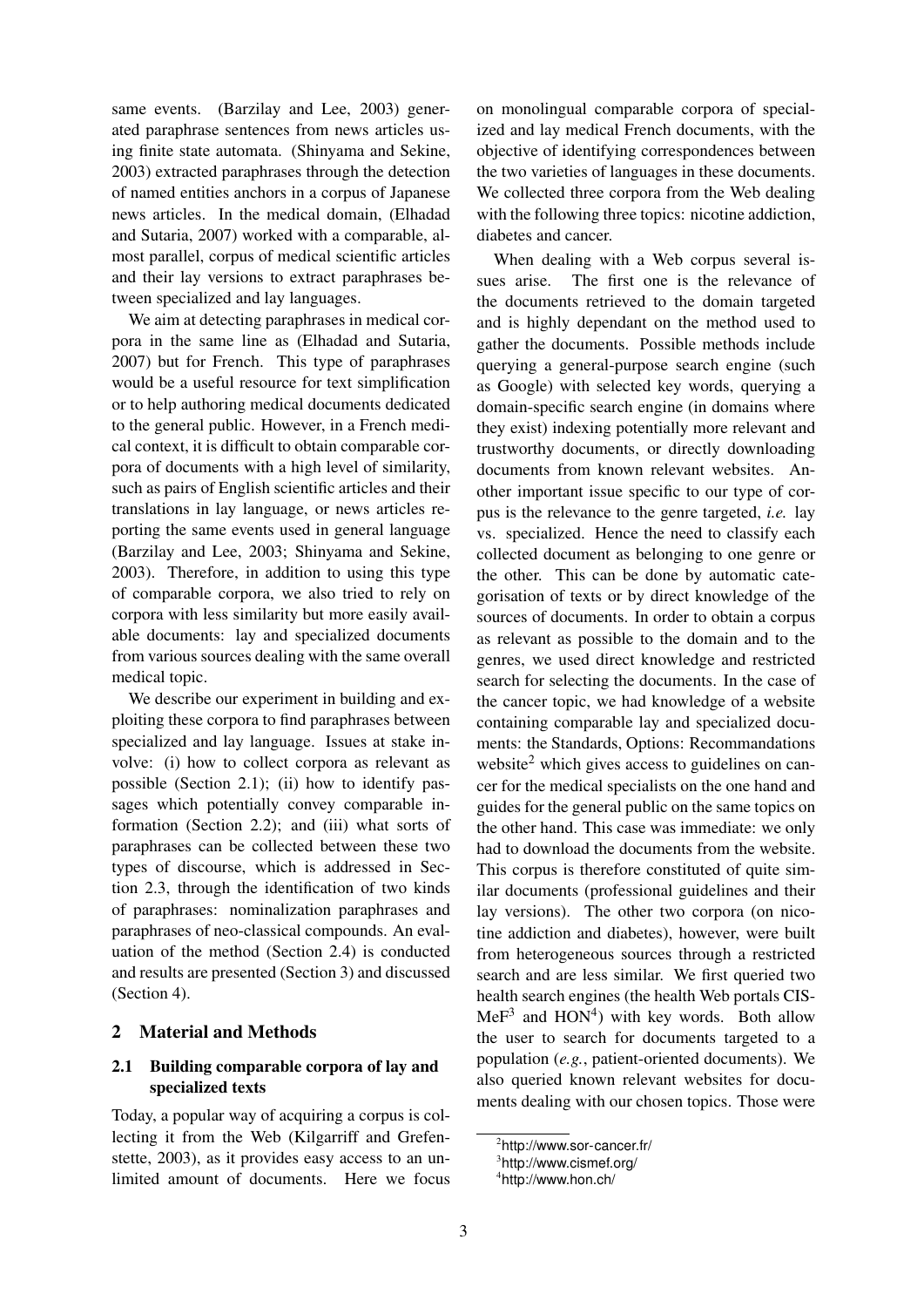French governmental websites, including that of the  $HAS<sup>5</sup>$  which issues guidelines for health professionals, and that of the  $INPES<sup>6</sup>$  which provides educational material for the general public; as well as health websites dedicated to the general public, including Doctissimo<sup>7</sup>, Tabac Info Service<sup>8</sup>, Stoptabac<sup>9</sup> and Diabète Québec<sup>10</sup>.

The corpus dealing with the topic of diabetes served as our development corpus for the first type of paraphrases we extracted, the other two corpora were used as test corpora.

Once collected, a corpus needs to be cleaned and converted into an appropriate format to allow further processing, *i.e.* extracting the textual content of the documents. HTML documents typically contain irrelevant information such as navigation bars, footers and advertisements—referred to as "boilerplate"—which can generate noise. Boilerplate removal methods can rely on HTML structure, visual features (placement and size of blocks) and plain text features. We used HTML structure (such as meta-information and density of HTML tags) and plain text (such as spotting phone and fax numbers and e-mails, as often appear at the end of documents) to get rid of boilerplate.

#### 2.2 Aligning similar text segments

We hypothesize that paraphrases will be found more reliably in text passages taken from both sides of our comparable corpora which address similar topics. So, as a first step, we tried to relate such passages. We proceeded in three steps:

- 1. as multiple topics are usually addressed in a single text, we performed topic segmentation on each text using the TextTiling (Hearst, 1997) segmentation tool. A segment may consist of one or several paragraphs;
- 2. we then tried to identify pairs of text segments addressing similar topics and likely to contain paraphrases. For this we used a common, vector-based measure of text similarity: the cosine similarity measure which we computed for each pair of topic segments in the cross-product of both corpus sides (each segment was represented as a bag of words);

3. we selected the best text segment pairs, that is the pairs with a similarity score equal or superior to 0.33, a threshold we determined based on the results of a preliminary study (Deléger and Zweigenbaum, 2008a).

# 2.3 Extracting paraphrases

We are looking for paraphrases between two varieties of language (specialized and lay), as opposed to any kind of possible paraphrases. We therefore endeavoured to determine what kind of paraphrases may be relevant in this regard. A common hypothesis (Fang, 2005) is that specialized language uses more nominal constructions where lay language uses more verbs instead. We test this hypothesis and build on it to detect specialized-lay paraphrases around noun-to-verb mappings (a first version of this work was published in (Deléger and Zweigenbaum, 2008b)). A second hypothesis is that medical language contains a fair proportion of words from Latin and Greek origins, which are referred to as neo-classical compounds. The meaning of these words may be quite obscure to nonexperts readers. So one would expect to find less of these words in lay texts and instead some sort of paraphrases in common language. We therefore tried to detect these paraphrases as a second type of specialized vs. lay correspondences.

# 2.3.1 Paraphrases of nominalizations

A first type of paraphrases we tried to extract was paraphrases between nominal constructions in the specialized side (such as *treatment of the disease*) and verbal constructions in the lay side (such as *the disease is treated*). This type of paraphrases involves nominalizations of verbal phrases and is built around the relation between a deverbal noun (*e.g. treatment*) and its base verb (*e.g. treat*). Therefore, we relied on a lexicon of French deverbal nouns paired with corresponding verbs (Hathout et al., 2002) to detect such pairs in the corpus segments. These noun-verb pairs served as anchors for the detection of paraphrases. In order to design paraphrasing patterns we extracted all pairs of deverbal noun and verb with their contexts from the development corpus. The study of such pairs with their contexts allowed us to establish a set of lexico-syntactic paraphrasing patterns<sup>11</sup>. An example of such patterns can be seen in Table 1.

<sup>5</sup> http://www.has-sante.fr/

<sup>6</sup> http://www.inpes.sante.fr/

<sup>&</sup>lt;sup>7</sup>http://www.doctissimo.fr/

<sup>8</sup> http://www.tabac-info-service.fr/

<sup>9</sup> http://www.stop-tabac.ch/

<sup>10</sup>http://www.diabete.qc.ca/

<sup>11</sup>Texts were first tagged with Treetagger (http://www. ims.uni-stuttgart.de/projekte/corplex/TreeTagger/).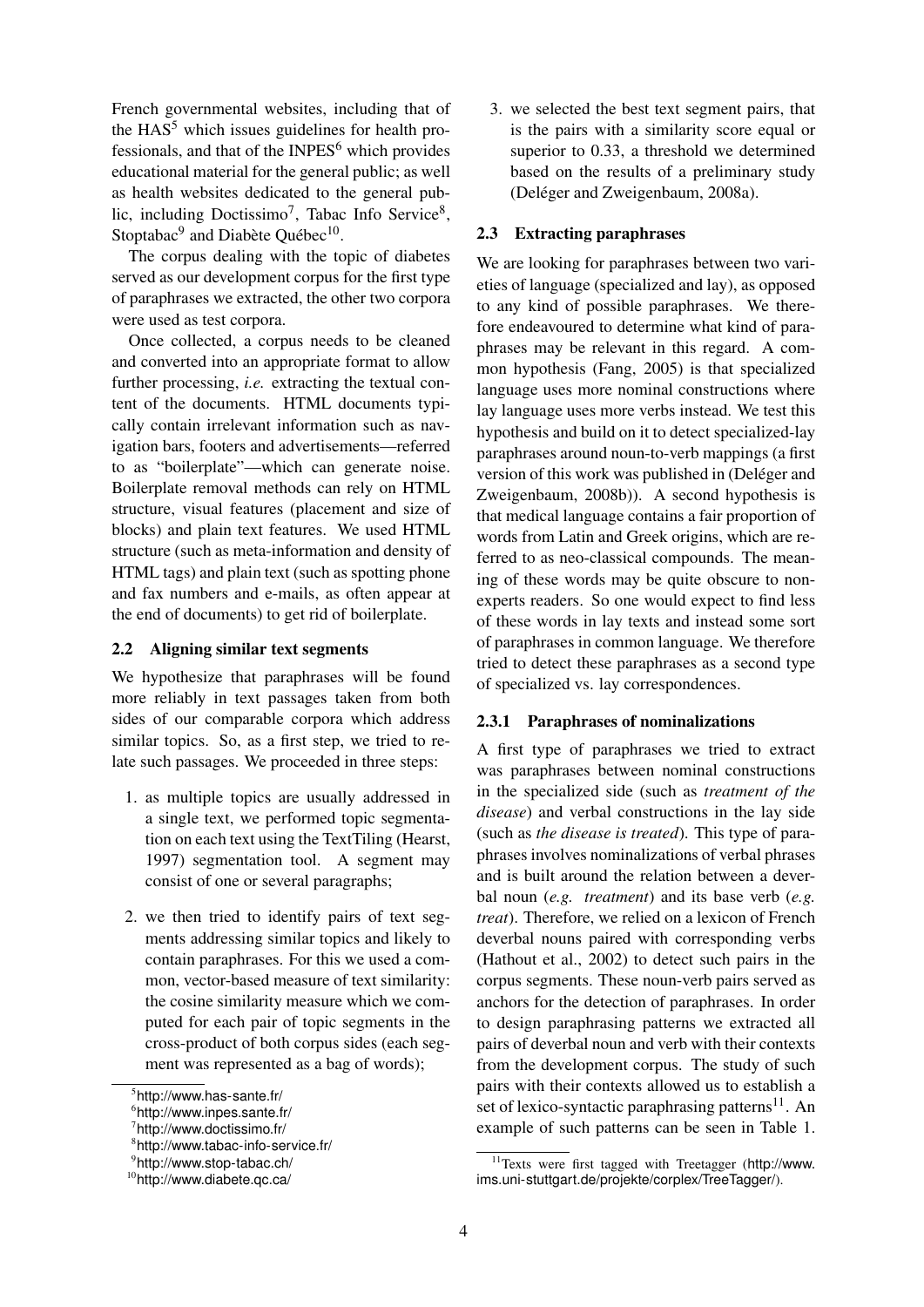| <b>Specialized</b>        | Lay               |
|---------------------------|-------------------|
| $N_1$ PREP (DET) $N_2$    | $V_1$ (DET) $N_2$ |
| $N_1$ PREP (DET) $N_2A_3$ | $V_1(DET) N_2A_3$ |
| $N_1$ $A_2$               | $V_1(DET) N_2$    |

Table 1: Example paraphrasing patterns (a shared index indicates equality or synonymy. N=noun, V=verb, A=adjective, PREP=preposition,  $DEFed$ =determiner, 1 in index = pair of deverbal noun and verb)

The general method was to look for corresponding content words (mainly noun and adjective) in the contexts. We defined corresponding words as either equal or synonymous (we used lexicons of synonyms as resources<sup>12</sup>). Equals may have either the same part-of-speech, or different parts-ofspeech, in which case stemming<sup>13</sup> is performed to take care of derivational variation (*e.g.*, *medicine* and *medical*). We then applied the patterns to both development and test corpora.

The patterns thus designed are close to the transformation rules of (Jacquemin, 1999) who detects morpho-syntactico-semantic variants of terms in plain monolingual corpora. One difference is that our patterns are built around one specific type of morphological variation (noun to verb variation) that seemed relevant in the context of the specialized/lay opposition, as opposed to any possible variation. We also identify the paraphrases by comparing the two sides of a comparable corpus while (Jacquemin, 1999) starts from a given list of terms and searches for their variants in a plain monolingual corpus. Finally, we do not apply our method on terms specifically but on any expression corresponding to the patterns.

### 2.3.2 Paraphrases of neo-classical compounds

We then extracted paraphrases of neo-classical compounds as a second type of paraphrases that seemed relevant to the opposition between lay and specialized languages. This means that we looked for neo-classical compounds on one side of the corpora and equivalents in modern language on the other side. To do this we relied on the morphosemantic parser DériF (Namer and Zweigenbaum, 2004). DériF analyzes morphologically complex words and outputs a decomposition of those words into their components and a definition-like gloss of the words according to the meaning of the components in modern language when they are from Greek or Latin origins. For instance the French word *gastrite* (*gastritis*) is decomposed into *gastr*+*ite* and its gloss is *inflammation de l'estomac* (*inflammation of stomach*).

We first ran the analyzer on the specialized side of the corpora to detect neo-classical compounds. Then we searched for paraphrases of those compounds based on the output of DériF, that is we looked for the modern-language equivalents of the word components (in the case of *gastritis* this means searching for *inflammation* and *stomach*) close to each other within a syntactic phrase (we empirically set a threshold of 4 words as the maximum distance between the modernlanguage translations of the components). A pattern used to search those paraphrases is for instance:

 $C \rightarrow ($ (DET)? N PREP)? (DET)?  $C_1$  W<sup>0-4</sup>  $C_2$ where C is a neo-classical compounds in a specialized text segment,  $C_1$  and  $C_2$  are the modernlanguage components of C, N is a noun, PREP a preposition, DET a determiner and W an arbitrary word.

# 2.4 Evaluation

We first evaluated the quality of the extracted paraphrases by measuring their precision, that is, the percentage of correct results over the entire results. We computed precision for each type of paraphrases.

We then estimated recall for the first type of paraphrases (nominalization paraphrases): the percentage of correct extracted paraphrases over the total number of paraphrases that should have been extracted. We used as gold standard a random sample of 10 segment pairs from which we manually extracted paraphrases.

Finally, since we aim at detecting paraphrases between lay and specialized languages, we also looked at the relevance of the two types we chose to extract. That is, we evaluated the coherence of the results with our two initial hypotheses, which are expected to apply when both a specialized text segment and a lay text segment convey similar information: (1) nominalizations are more often used in specialized texts while lay texts tend to

<sup>&</sup>lt;sup>12</sup>The lexicons used came from the Masson and Robert dictionaries.

<sup>&</sup>lt;sup>13</sup>Stemming was performed using the Lingua::Stem perl package (http://search.cpan.org/~snowhare/ Lingua-Stem-0.83) which is similar to the Snowball stemmers (http://snowball.tartarus.org)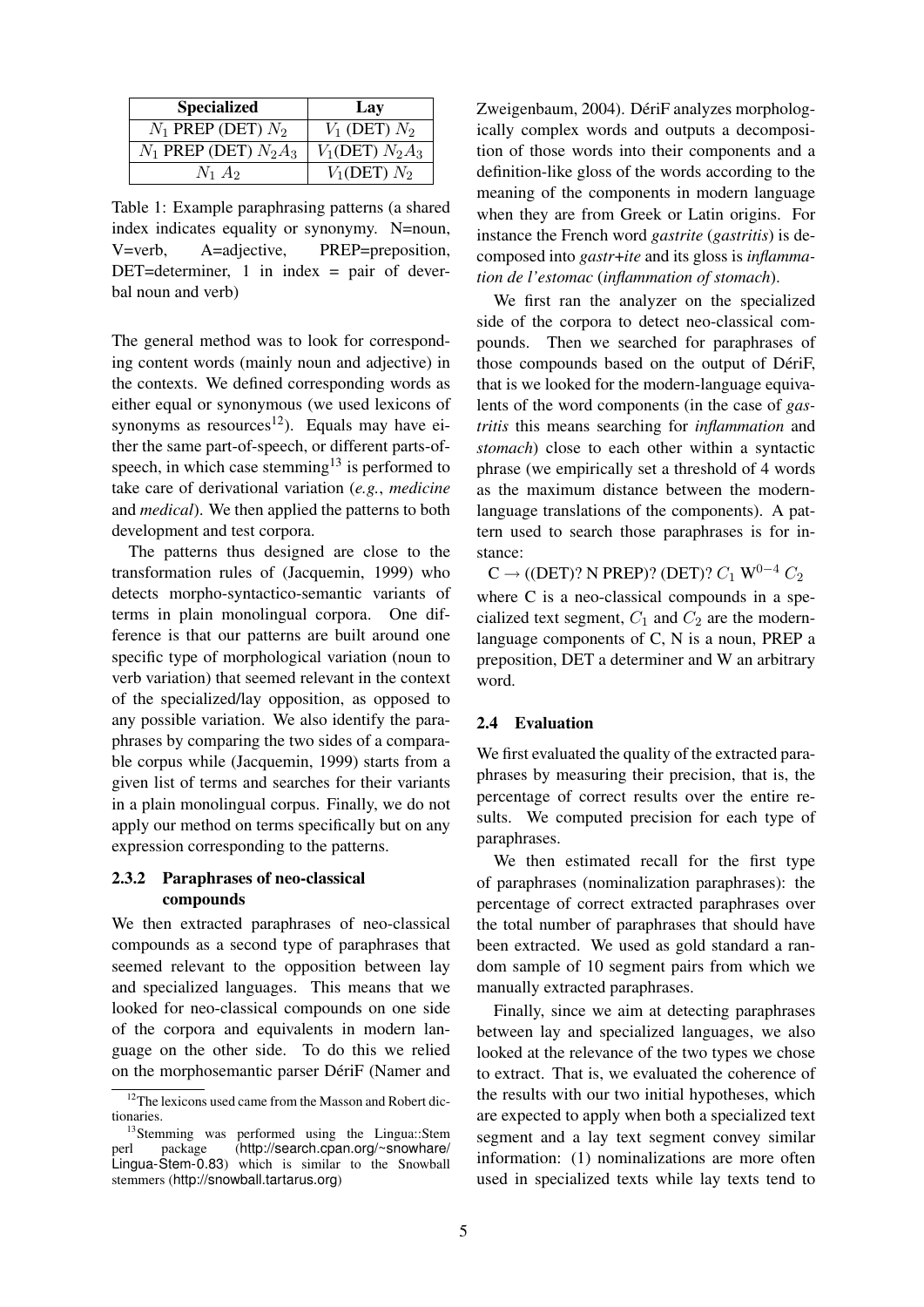| <b>Specialized</b>                                                                        | Lav                                                   |
|-------------------------------------------------------------------------------------------|-------------------------------------------------------|
| (a) $N_s$ the benefits of <i>smoking cessation</i>                                        | $N_l$ withdrawal symptoms of <i>smoking cessation</i> |
| (b) $N_s$ regular <i>use of tobacco</i> concerned                                         | $N_l$ tobacco use is the first cause                  |
| (c) $N_s$ which goes with <i>smoking cessation</i> $V_1$ who wants to stop <i>smoking</i> |                                                       |

Table 2: Sample cases used to compute the conditional probability for nominalizations; (a) and (b) represent cases where a paraphrase was expected but did not occur and (c) a case where a paraphrase was indeed used.  $N =$  nominalization;  $V =$  verbal form.

|  | <b>Specialized</b>                                                                    | Lay                         |
|--|---------------------------------------------------------------------------------------|-----------------------------|
|  | (a) $C_s$ glycemia is lower                                                           | $C_l$ a drop of glycemia    |
|  | (b) $C_s$ the starting point of <i>thrombosis</i> $C_l$ the risk of <i>thrombosis</i> |                             |
|  | (c) $C_s$ especially <i>cardiopathies</i> and                                         | $M_l$ 25% of heart diseases |

Table 3: Sample cases used to compute the conditional probability for neo-classical compounds; (a) and (b) represent cases where a paraphrase was expected but did not occur and (c) a case where a paraphrase was indeed used.  $C =$  compound;  $M =$  modern.

replace them with verbs; (2) specialized texts use more neoclassical compounds while lay texts give a paraphrase in modern language.

To evaluate (1) we measured the conditional probability  $P(V_l|N_s)$  that a nominalization pattern  $N_s$  in a specialized segment be replaced by a matching verbal pattern  $V_l$  in a corresponding lay segment. These patterns are the paraphrasing patterns defined in Section 2.3.1 and exemplified in Table 1. Table 2 gives examples of cases taken into account when computing this probability, *i.e.* cases where both text segments convey the same information, as a nominalization in the specialized side and as a nominalization or a verbal paraphrase in the lay side. Formally, the probability can be estimated by  $\frac{|Par_{N_s}\rightarrow V_l|}{|Err_{N_s}\rightarrow V_l|}$  $\frac{|F^{un} N_s \rightarrow V_l|}{|ExpPar_{N_s \rightarrow V_l}|}$ , where  $|Par_{N_s\rightarrow V_l}|$  is the number of correct extracted paraphrases involving a nominalization in a specialized segment and a verbal construction in the corresponding lay segment (case (c) of Table 2), and  $|ExpPar_{N_s\rightarrow V_l}|$  the expected number of paraphrases. The expected number of paraphrases corresponds to the total number of instances where a specialized text segment contains a nominalization and the corresponding lay segment conveys the same information, expressed either as a nominalization or as a paraphrasing verbal construction (cases (a), (b) and (c) of Table 2). It is therefore computed as the sum of  $|Par_{N_s\rightarrow V_l}|$ and  $|Par_{N_s \to N_l}|$ , the latter referring to the number of occurrences where both the specialized and lay segments match the same nominalization pattern,

*i.e.*, instances where a paraphrase was expected but did not occur (cases (a) and (b) of Table 2). For instance *use of tobacco* on one side and *tobacco use* on the other side, as in (b), is a case where one would have expected a paraphrase such as *tobacco is used*. Note that matching allows the same flexibility as described in Section 2.3.1 in terms of synonyms and morphological variants. To test whether this tendency of using verbal constructions instead of nominalizations is indeed stronger in lay texts we also measured the reverse, *i.e.* the conditional probability  $P(V_s|N_l)$ , given a nominalization pattern  $N_l$  in a lay segment, that it be replaced with a matching verbal pattern  $V_s$  in the corresponding specialized segment, computed as  $|Par_{N_l\rightarrow V_s}|$  $\frac{|F_{\alpha r}^{i} N_l \rightarrow V_s|}{|ExpPar_{N_l \rightarrow V_s}|}$ . If our hypothesis is verified, this reverse probability should be lower then the direct probability.

In the same way, to evaluate (2) we measured the conditional probability  $P(M_l|C_s)$  that a neoclassical compound  $C_s$  in a specialized segment be replaced by a modern-language equivalent  $M_l$ in a corresponding lay segment. Table 3 gives examples of cases taken into account when computing this probability, that is cases where both text segments convey the same information, as a neoclassical compound in the specialized side and as a neo-classical compound or a modern-language paraphrase in the lay side. Formally, it can be estimated by  $\frac{|Par_{C_s \to M_l}|}{|Exp_{C_s \to M_l}|}$  $\frac{|T^{a}T^{c}s \rightarrow M_{l}|}{|ExpPar_{C_s} \rightarrow M_{l}|}$ , where  $|Par_{C_s} \rightarrow M_{l}|$ is the number of correct extracted paraphrases involving a neo-classical compound in a specialized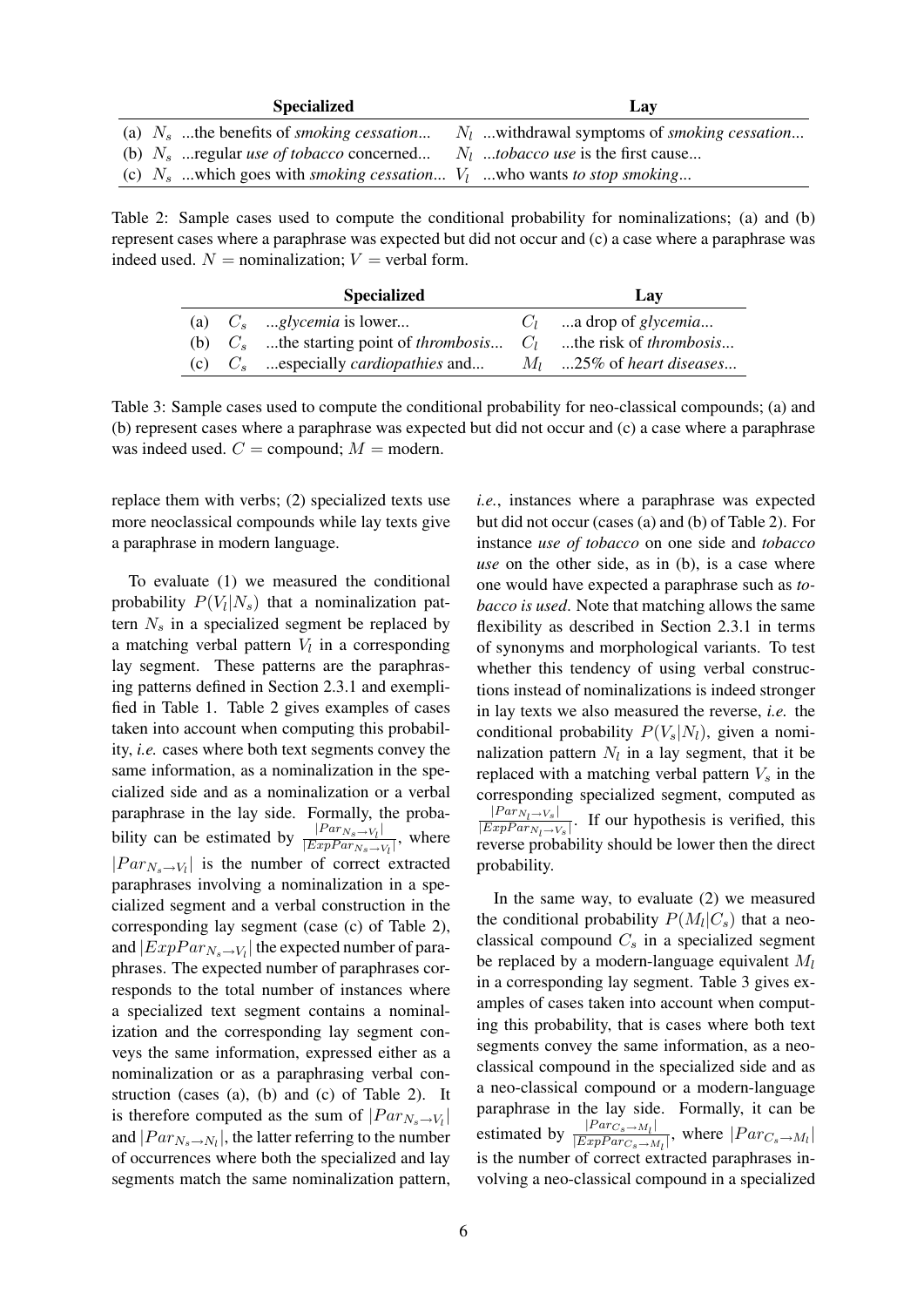|               | <b>Diabetes</b> |           |         | <b>Nicotine addiction</b> | <b>Cancer</b> |         |  |
|---------------|-----------------|-----------|---------|---------------------------|---------------|---------|--|
|               |                 |           |         |                           |               |         |  |
| docs          | 135             | 600       | 62      | 620                       | 22            |         |  |
| words         | 580,712         | 461,066   | 595,733 | 603,257                   | 641,584       | 228,742 |  |
| segment pairs |                 | 83<br>547 |         |                           |               | 438     |  |

Table 4: Sizes of the corpora (Number of documents, words and segment pairs; S=specialized, L=lay)

|           |       | Diabetes Nicotine add. | <b>Cancer</b> |
|-----------|-------|------------------------|---------------|
| total     | 42.   | 79                     | 93            |
| paraph.   |       |                        |               |
| correct   | 30    | 62                     | 62            |
| paraph.   |       |                        |               |
| precision | 71.4% | 78.5%                  | 75.8%         |

Table 5: Precision for nominalization paraphrases (at the type level, not token level)

segment and a modern-language equivalent in the corresponding lay segment (case (c) of Table 3) , and  $|ExpPar_{C_s \to M_l}|$  is the expected number of paraphrases (case (a), (b) and (c) of Table 3). The expected number of paraphrases is the sum of  $|Par_{C_s \to M_l}|$  and  $|Par_{C_s \to C_l}|$ , the latter referring to the number of occurrences where both the specialized and lay segments contains the same neoclassical compound (instances where a paraphrase was expected but did not occur, for instance cases (a) and (b) of Table 3). We then measured the reverse, *i.e.* the conditional probability  $P(M_s|C_l)$ , given a neo-classical compound  $C_l$  in a lay segment, that it be replaced with a modern-language equivalent  $M_s$  in the corresponding specialized segment, computed as  $\frac{|Par_{C_l \rightarrow M_s}|}{|Exp_{C_l \rightarrow M_s}|}$  $\frac{|I^{a}C_{l}\rightarrow M_{s}|}{|ExpPar_{C_{l}\rightarrow M_{s}}|}.$ 

# 3 Results

Table 4 gives size figures for each side (lay and specialized) of the three corpora in terms of documents, words and segment pairs.

Evaluation of the quality of the extracted paraphrases shows that precision is rather good for both type of paraphrases (see Tables 5 and 6), although the figures cannot be considered signicative for paraphrases of compounds extracted in the tobacco and cancer corpora given the small number of paraphrases (only 3 paraphrases in both cases).

Examples of nominalization paraphrases and paraphrases of neo-classical compounds are given in Tables 7 and 8. The last line of Table 7 shows

|           |       | Diabetes Nicotine add. | <b>Cancer</b> |
|-----------|-------|------------------------|---------------|
| total     | 39    |                        |               |
| paraph.   |       |                        |               |
| correct   | 24    |                        |               |
| paraph.   |       |                        |               |
| precision | 61.5% | 100%                   | 100%          |

Table 6: Precision for paraphrases of neo-classical compounds (at the type level, not token level)

an example of incorrect paraphrase, which is due to the synonymy link established between French words *charge* and *poids* which is not valid in that particular context. The last line of Table 8 also gives an incorrect example, which is caused by the imprecision of the modern-language paraphrase which is only partially equivalent to the neo-classical compound.

| <b>Specialized</b>       | Lav                     |
|--------------------------|-------------------------|
| consommation             | consommer de façon      |
| régulière                | régulière               |
| regular use              | to use in a regular     |
|                          | fashion                 |
| gêne à la lecture        | empêche de lire         |
| reading difficulty       | prevents from reading   |
| évolution de l'affection | la maladie évolue       |
| evolution of the         | the disease is evolving |
| condition                |                         |
| *prise en charge         | prendre du poids        |
| the taking care of       | to take on weight       |

Table 7: Examples of extracted nominalization paraphrases (\* indicates an incorrect example)

With regard to the quantitative evaluation of the nominalization paraphrases, we measured a 30% recall on our sample of segment pairs, meaning that out of the 10 manually extracted paraphrases only 3 were automatically detected by our method. Cases of non-detected paraphrases were due to the restrained scope of the paraphrasing patterns, as well as to the presence of synonyms not contained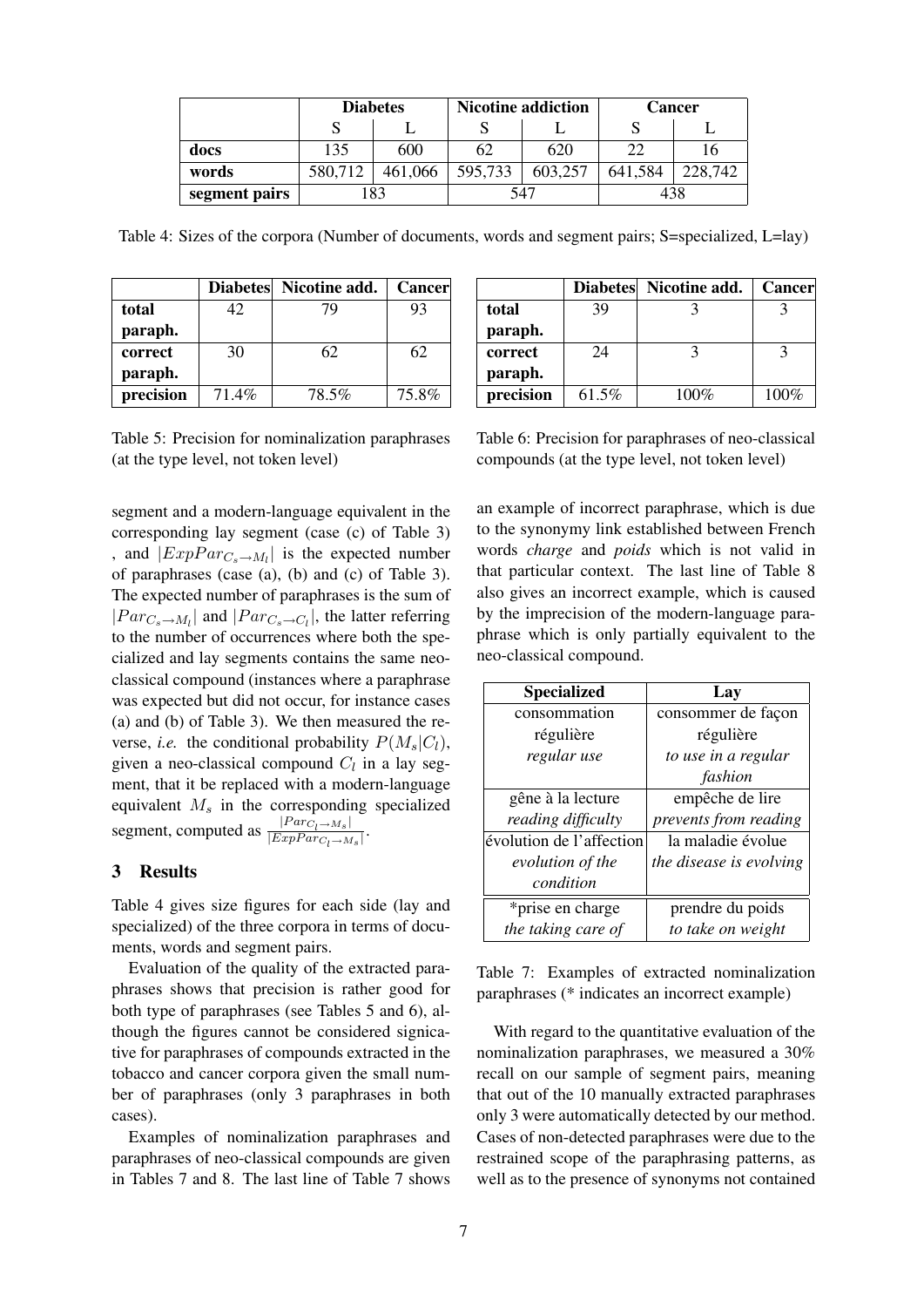| <b>Specialized</b> | Lay                               |
|--------------------|-----------------------------------|
| leucospermie       | Augmentation du nombre de         |
|                    | globules blancs dans le sperme    |
| leucospermia       | Increase in the number of white   |
|                    | cells in the sperm                |
| glycémie           | la quantité de sucre dans le sang |
| glycemia           | amount of sugar in the blood      |
| prostatectomie     | l'ablation de la prostate         |
| prostatectomy      | ablation of the prostate          |
| *hyperglycémie     | le taux de sucre dans le sang     |
| hyperglycemia      | proportion of sugar in the blood  |

Table 8: Examples of extracted paraphrases of neo-classical compounds (\* indicates an incorrect example)

in our lists.

Table 9 displays results for the investigation on the coherence of our first initial hypothesis that specialized texts use nominalizations where lay texts use verbal constructions. The conditional probability that a nominalization be replaced with a verbal construction is higher for nominalizations in specialized texts than for the reverse direction, which means that nominalizations in specialized texts are indeed more likely to be replaced by verbal constructions in lay texts than nominalizations in lay texts by verbal constructions in specialized texts. Results for the second hypothesis (neo-classical compounds in specialized texts tend to be replaced by modern-language equivalents in lay texts) are given in Table 10. As for the first hypothesis, the conditional probability for the neo-classical compounds in the specialized texts is higher, which seems to be coherent with the initial hypothesis. However, given the very small number of paraphrases, we cannot draw a significative conclusion as regards this second type of paraphrases.

# 4 Discussion

In this work we built comparable corpora of specialized and lay texts on which we implemented simple paraphrase acquisition methods to extract certain types of paraphrases that seemed relevant in the context of specialized and lay language: paraphrases based on nominalization vs. verbal constructions and paraphrases based on neo-classical compounds vs. modern-language expressions. The precision measured on the set of detected paraphrases is rather good, which indicates good quality of the paraphrases (hence of the paraphrasing patterns and extracted segments).

An originality of this work lies in the fact that, in contrast to approaches working with more closely related comparable corpora (Barzilay and Lee, 2003; Shinyama and Sekine, 2003; Elhadad and Sutaria, 2007), we also gathered comparable corpora of documents which, although addressing the same general topics (nicotine addiction, diabetes), were a priori rather different since coming from various sources and targeted to different populations. We showed that simple paraphrase acquisition methods could also work on documents with a lesser degree of similarity, once similar segments were detected. Indeed the precision of the extracted paraphrases is within the same range for the three corpora we built, despite the fact that one corpus (the cancer corpus) was composed of more similar documents than the other two.

We extracted a type of paraphrases much less exploited in existing work, with the exception of (Elhadad and Sutaria, 2007), that is paraphrases between specialized and lay language. This meant that we had to take into account what kind of paraphrases might be relevant, therefore the methods used to extract them were more constrained and supervised than approaches aiming at detecting any type of paraphrases. We based a part of our work on the hypothesis that among relevant types were paraphrases involving nominalizations of verbal contructions, meaning that lay texts tend to use verb phrases where specialized texts use deverbal noun contructions. Our results seem to support this hypothesis. Such paraphrases therefore seem to be interesting advice to give to authors of lay texts. Future work includes testing our method on English and comparing the results for the two languages. We would expect them to be fairly similar since the tendency to use nominal constructions in scientific literature has also been observed for English (Fang, 2005). The second part of our work exploited the hypothesis that lay texts use modern-language expressions where specialized texts use neo-classical compound words. In this case, the paraphrases were too few to enable us to draw a significative conclusion. Testing this method on different and larger corpora might give more insight into the relevance of extracting this type of paraphrases. As it is, this work is still experimental and needs to be further investigated.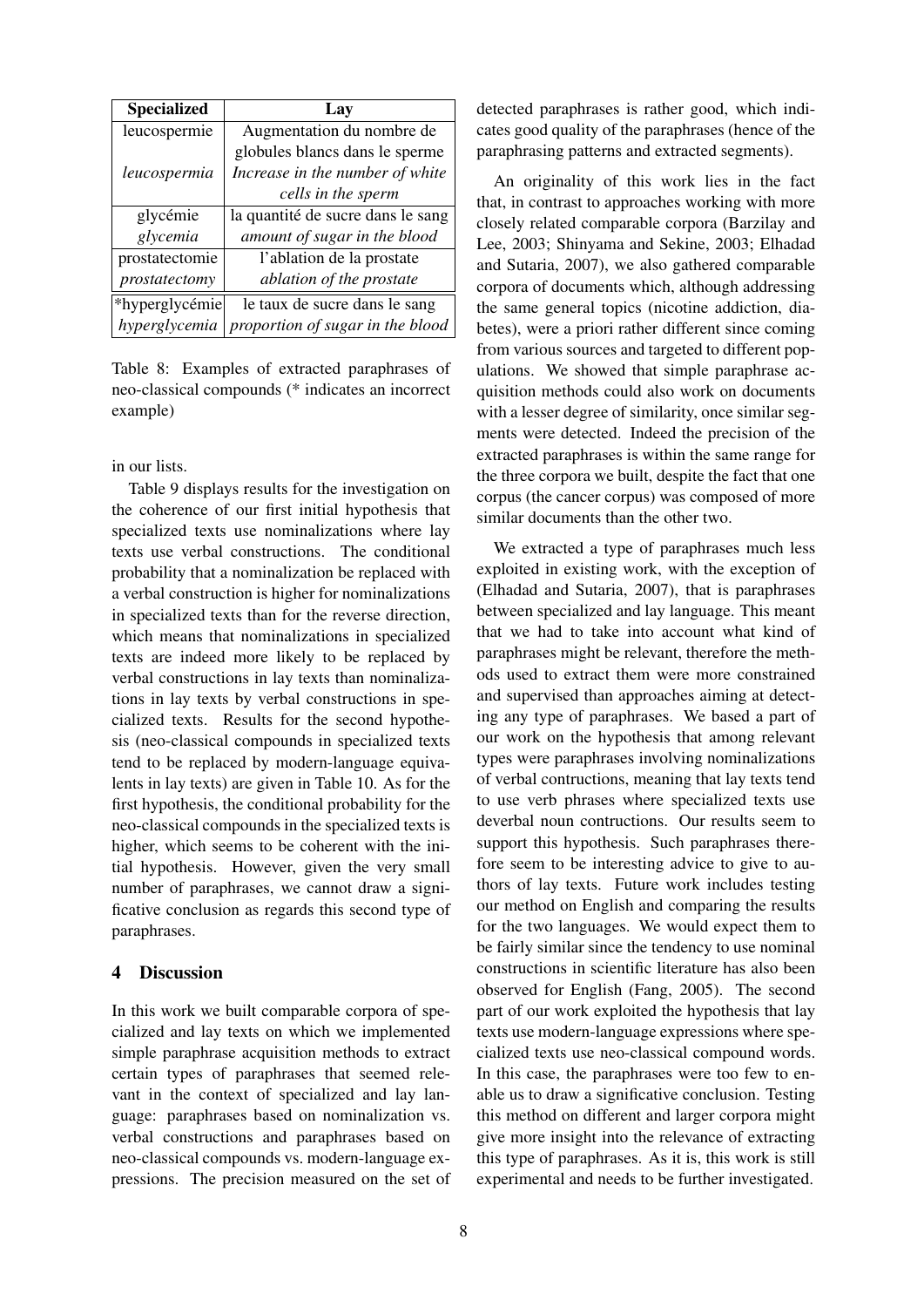|                                                                      | <b>Diabetes</b> |                                     | <b>Nicotine addiction</b> |                   | <b>Cancer</b> |                                     |
|----------------------------------------------------------------------|-----------------|-------------------------------------|---------------------------|-------------------|---------------|-------------------------------------|
|                                                                      |                 | $S \rightarrow L$ $L \rightarrow S$ | $S \rightarrow L$         | $L \rightarrow S$ |               | $S \rightarrow L$ $L \rightarrow S$ |
| # paraphrases                                                        | 44              | 37                                  | 140                       | 76                | 73            | 57                                  |
| $( Par_{N_s\rightarrow V_l} $ or $ Par_{N_l\rightarrow V_s} )$       |                 |                                     |                           |                   |               |                                     |
| # expected paraphrases                                               | 712             | 695                                 | 1675                      | 1626              | 770           | 772                                 |
| $( ExpPar_{N_s\rightarrow V_l} $ or $ ExpPar_{N_l\rightarrow V_s} )$ |                 |                                     |                           |                   |               |                                     |
| <b>Conditional Probability</b>                                       | 0.062           | 0.053                               | 0.084                     | 0.047             | 0.095         | 0.074                               |
| $(P(V_l N_s)$ or $P(V_s N_l))$                                       |                 |                                     |                           |                   |               |                                     |

Table 9: Conditional probability for nominalization paraphrases in both directions, specialized-lay  $(S \rightarrow L)$  and lay-specialized  $(L \rightarrow S)$ 

|                                                                        | <b>Diabetes</b> |                                     | <b>Nicotine addiction</b> |                   | <b>Cancer</b>                       |      |
|------------------------------------------------------------------------|-----------------|-------------------------------------|---------------------------|-------------------|-------------------------------------|------|
|                                                                        |                 | $S \rightarrow L$ $L \rightarrow S$ | $S \rightarrow L$         | $L \rightarrow S$ | $S \rightarrow L$ $L \rightarrow S$ |      |
| # paraphrases                                                          | 53              | 40                                  | 18                        | $\theta$          |                                     |      |
| $( Par_{C_s \rightarrow M_l} $ or $ Par_{C_l \rightarrow M_s} )$       |                 |                                     |                           |                   |                                     |      |
| # expected paraphrases                                                 | 686             | 675                                 | 196                       | 178               | 1482                                | 1479 |
| $( ExpPar_{C_s \rightarrow M_l} $ or $ ExpPar_{C_l \rightarrow M_s} )$ |                 |                                     |                           |                   |                                     |      |
| <b>Conditional Probability</b>                                         | 0.074           | 0.059                               | 0.092                     |                   | 0.002                               |      |
| $(P(M_l C_s)$ or $P(M_s C_l))$                                         |                 |                                     |                           |                   |                                     |      |

Table 10: Conditional probability for paraphrases of neo-classical compounds in both directions

Its major drawback is the low number of paraphrases, in particular for the paraphrases of neoclassical compounds which brought inconclusive results. In order to gain insight on the low quantity of paraphrases of neo-classical compounds, we manually looked at sample text segments from the nicotine addiction and cancer corpora (the two corpora where very few paraphrases were extracted) and could not find any paraphrase of neoclassical compounds. This would seem to indicate that the low quantity of this type of paraphrases is due to the characteristics of the corpora rather than to defects of our extraction technique. As for the nominalization paraphrase, even though the method brought more paraphrases and gave encouraging results, their quantity is still quite small. The recall computed on a sample of segment pairs is low. This is mainly due to the fact that we set up rather rectricted paraphrasing patterns. This was done to ensure a high precision but caused the recall to fall. A future step would be to improve recall by modifying some aspects of the paraphrasing patterns while trying to keep a good precision.

Regardless of recall, the number of nominalization paraphrases in itself is also small. This can be due to the fact that we restrict ourselves to one specific type of paraphrases, but also to the facts that we first align and select similar text segments,

that the coverage of our corpora might not be sufficient, and that we work on comparable corpora of lesser similarity than other methods. Future work to increase the number of paraphrases involves using clusters of text segments instead of pairs, increasing the corpus sizes and developing methods to detect other types of paraphrases besides the two kinds investigated here.

#### 5 Conclusion

We presented a method based on comparable medical corpora to extract paraphrases between specialized and lay languages. We identified two kinds of paraphrases, nominalization paraphrases and paraphrases of neo-classical compounds, the first type seeming to indeed reflect some of the systematic differences between specialized and lay texts while the second type brought too few results to draw a signicative conclusion.

# References

- Colin Bannard and Chris Callison-Burch. 2005. Paraphrasing with bilingual parallel corpora. In *Proceedings of the 43rd Annual Meeting on Association for Computational Linguistics*, pages 597–604.
- Regina Barzilay and Lillian Lee. 2003. Learning to paraphrase: An unsupervised approach us-